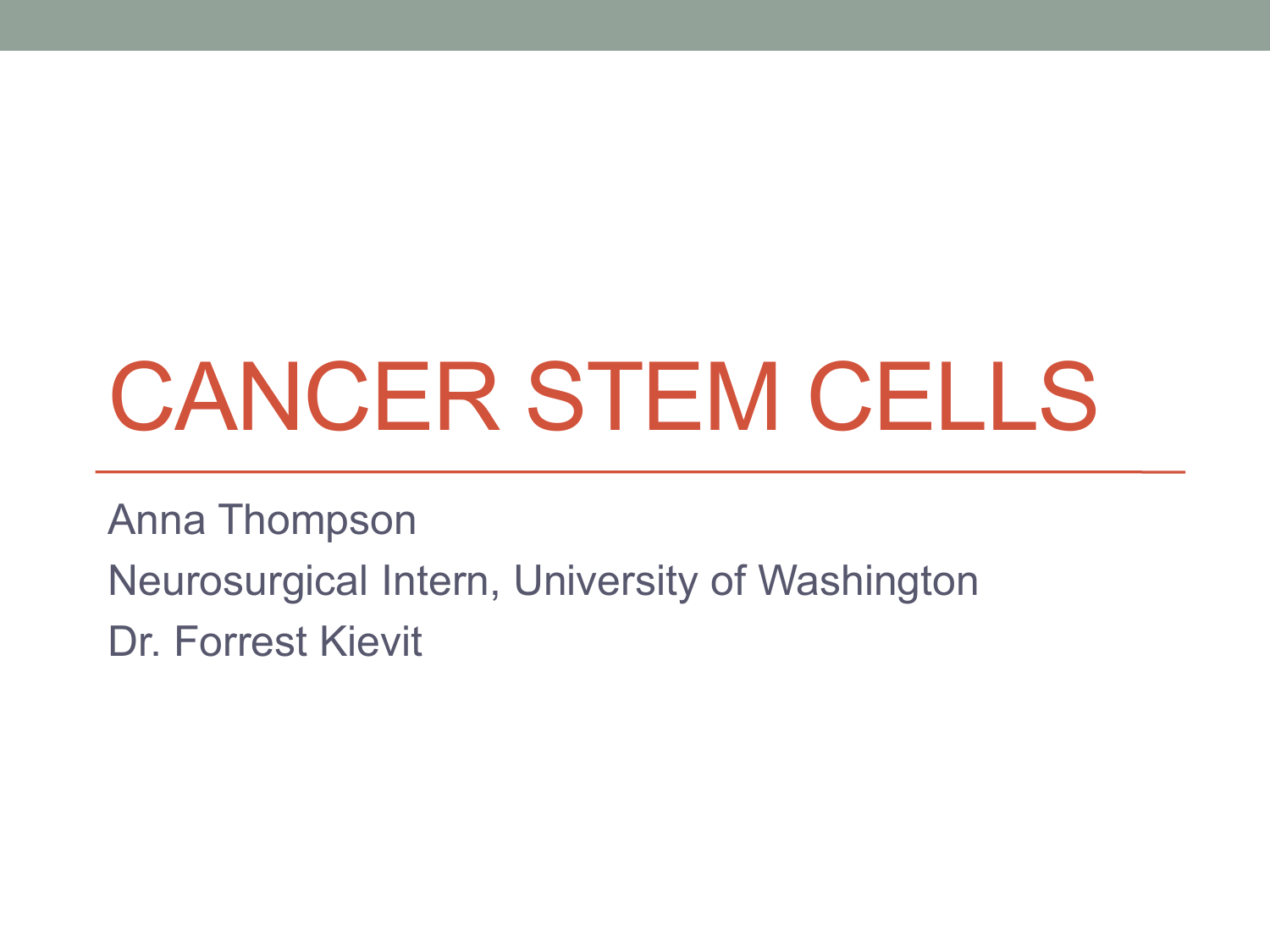### Glioblastoma Brain Cancer

- Highly malignant
	- Median survival for adults treated with radiation therapy is about 14.6 months
	- Fewer than 3% of patients are still alive 5 years after diagnosis
- Thought to be on account of presence of cancer stem cells (CSCs)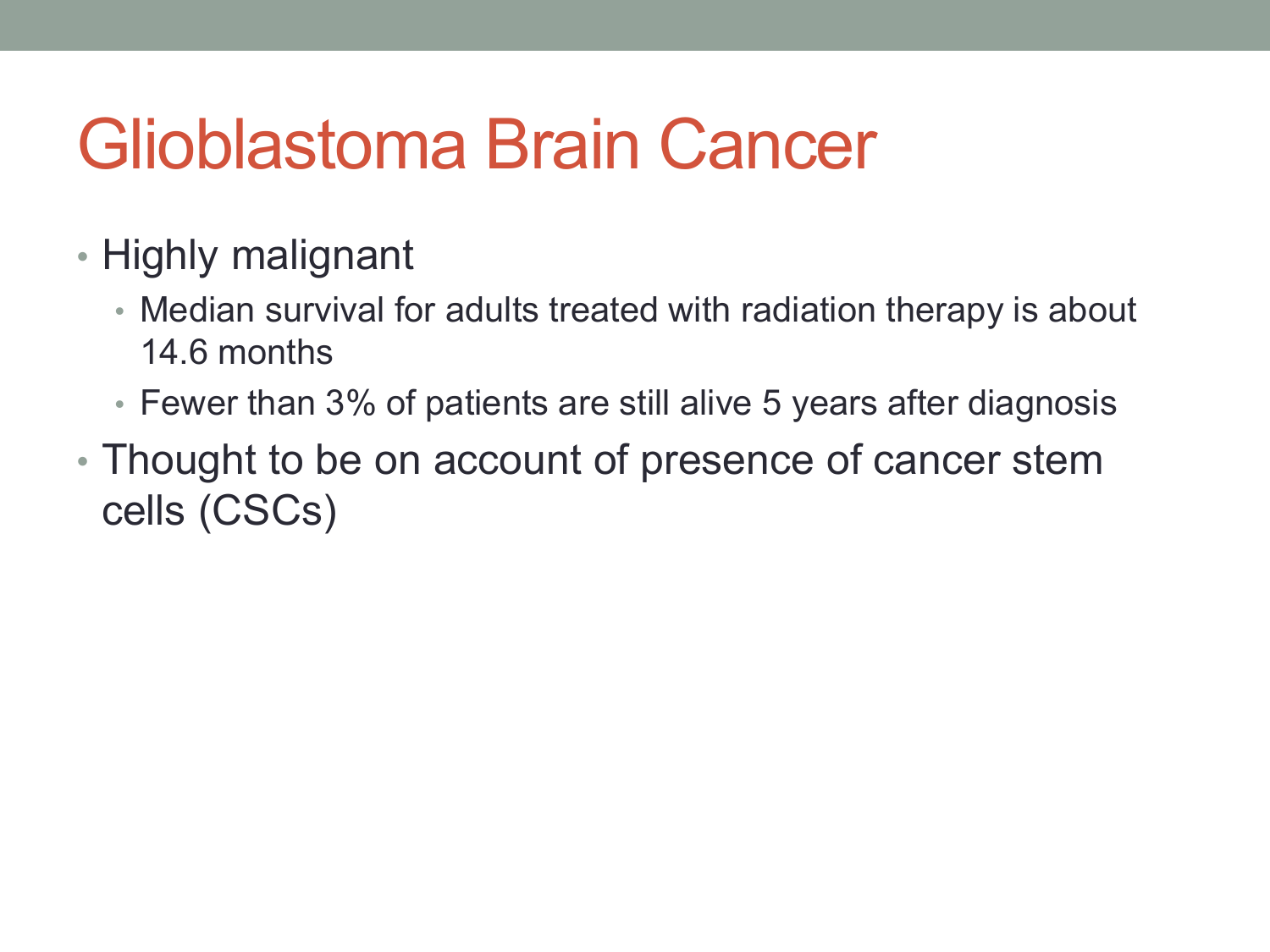## Background and Context

- Cancer stem cells in glioblastoma brain tumors
	- Heterogeneous mixture of stem cells and differentiated tumor cells
- Current therapies and their effectiveness
	- CSCs vs. differentiated cells<br>Cancer stem cell Tumor regression specific therapy Conventional Tumor relapse cancer therapy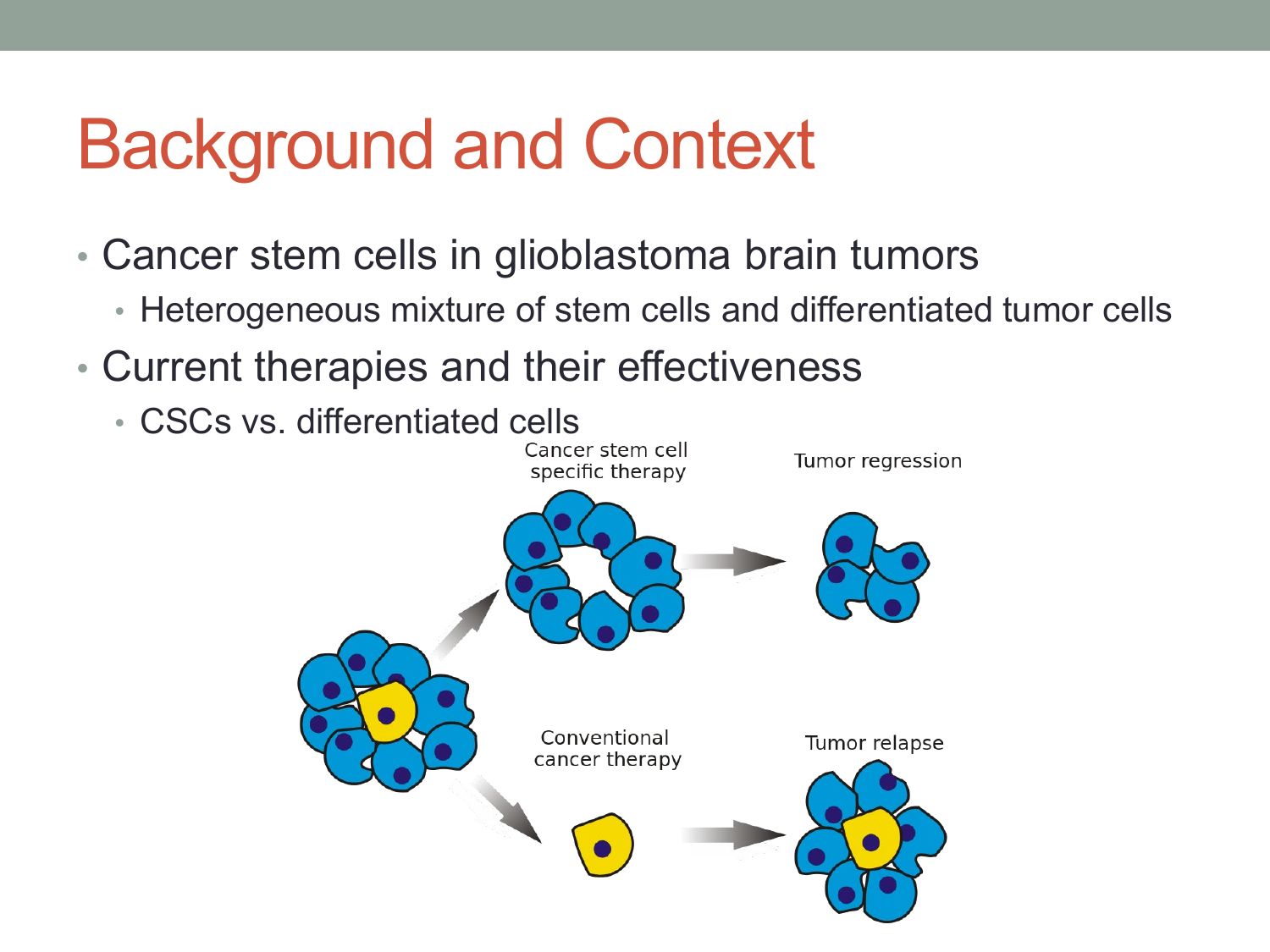### 3D scaffolds

- How can researchers create a sustainable and developable model to study CSCs?
- 3D scaffold vs. in vitro
	- Effectiveness in animal testing—in vitro implantations have been unsuccessful where as cells cultured in 3D scaffolds have had more success
	- Both chemical properties of scaffold and 3D nature more accurately simulate the growth environment of CSCs in animals
- Biodegradable, easily manufactured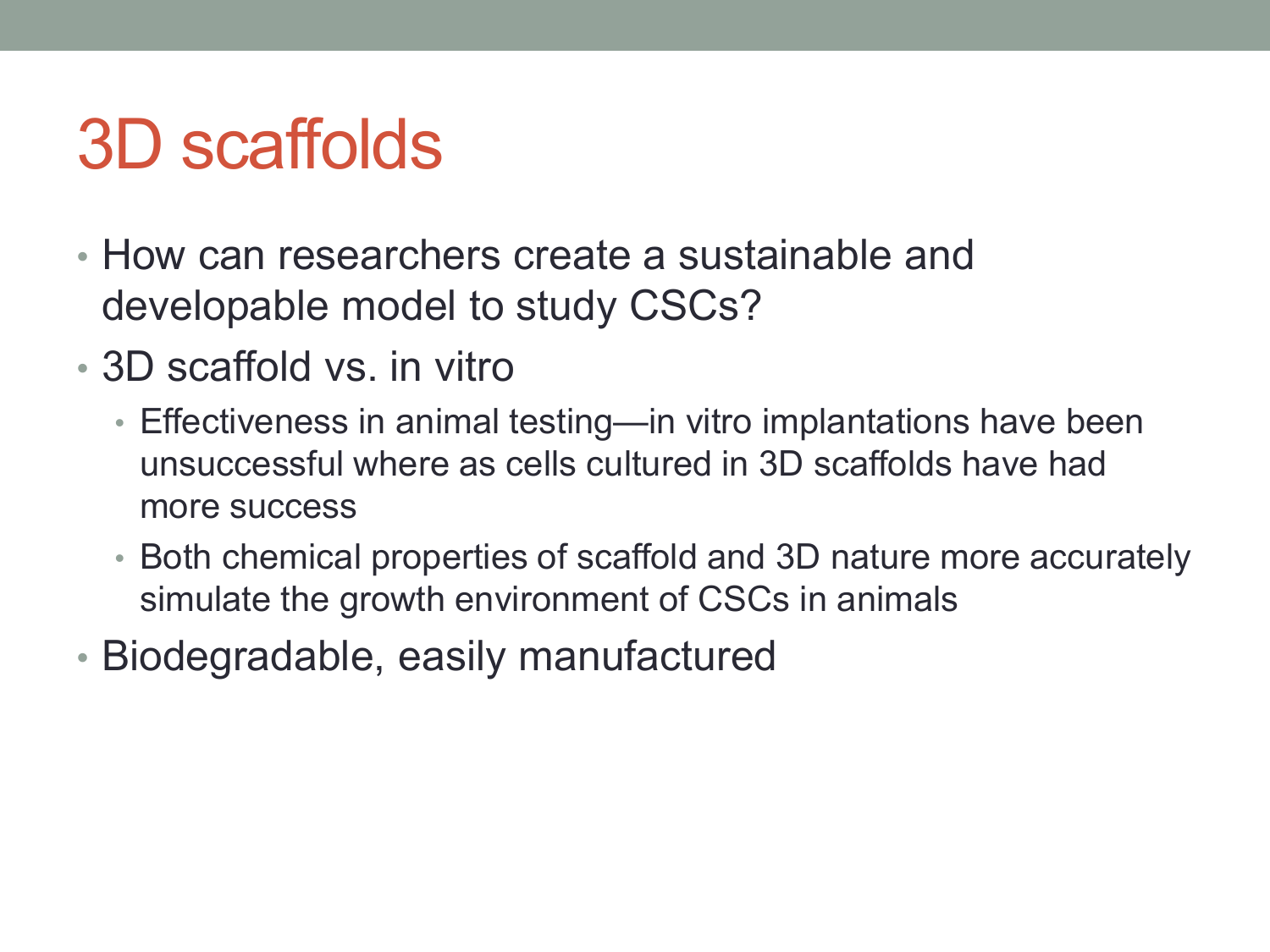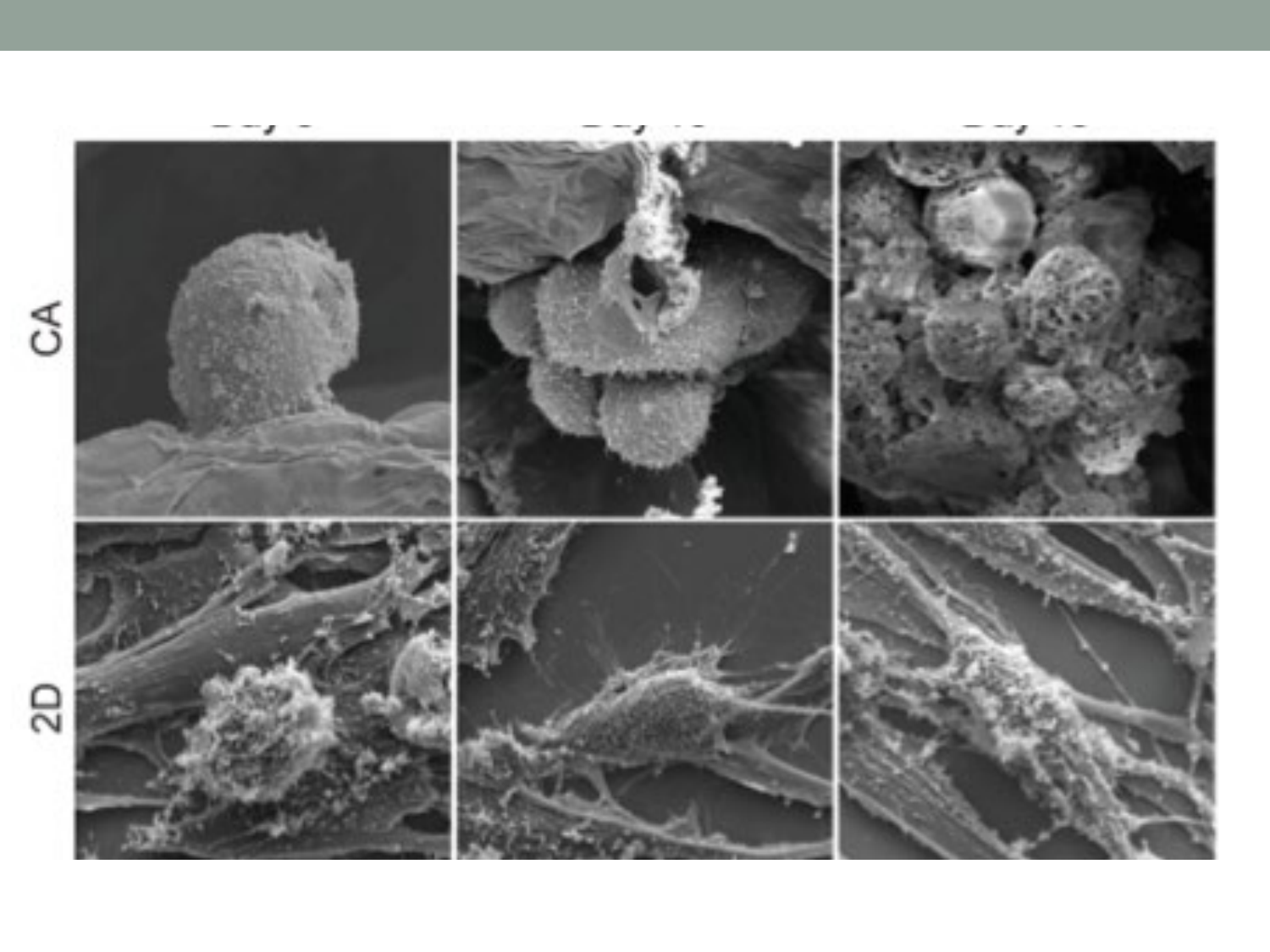# My Purpose

- Different types of scaffolds—C-HA, CA (chitosan alginate)
	- Which ones are most effective and consistent in creating CSCs to be researched?
- Testing using various protein indicators of CSCs through Western blot technique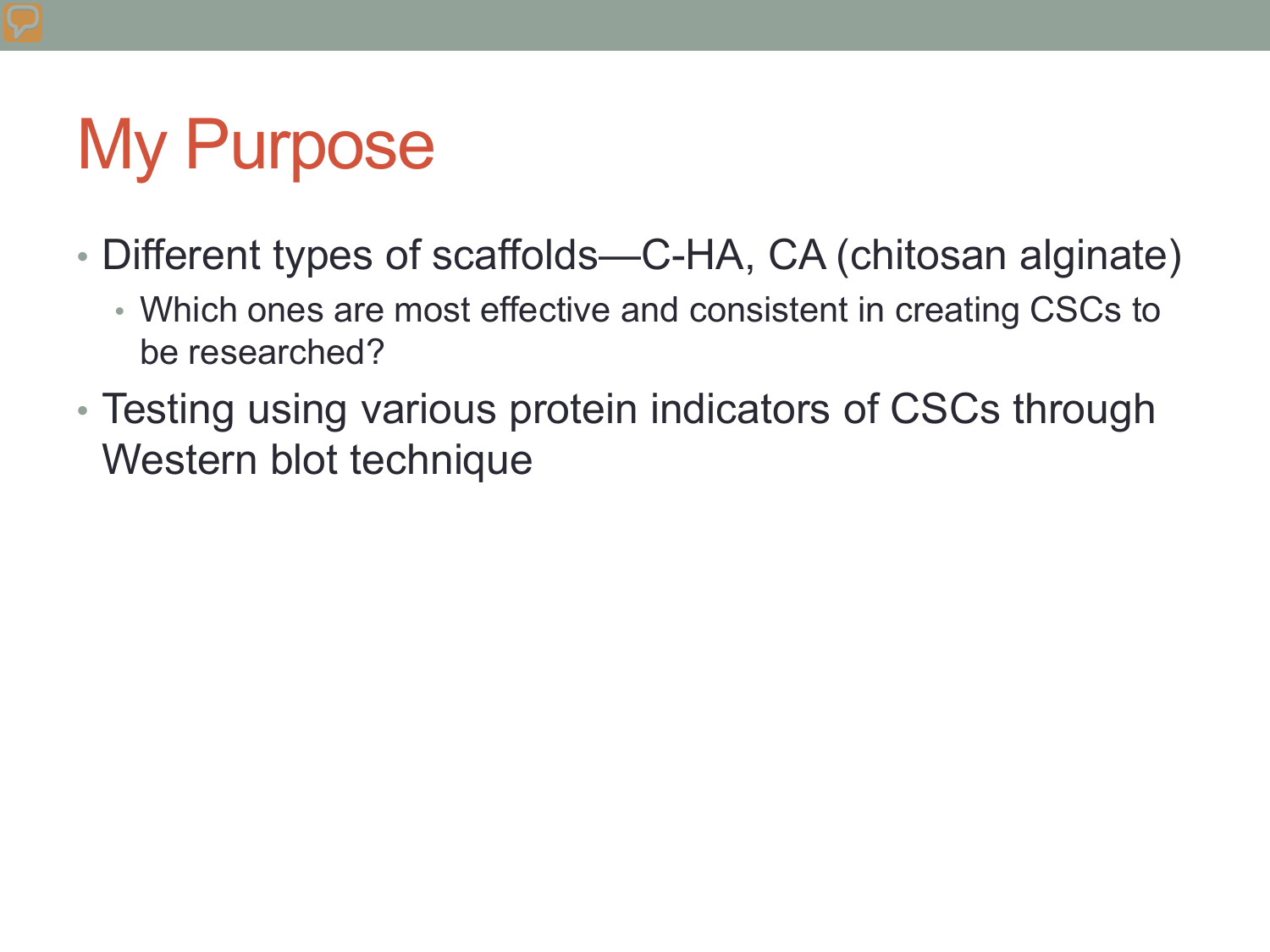### Results—CD44

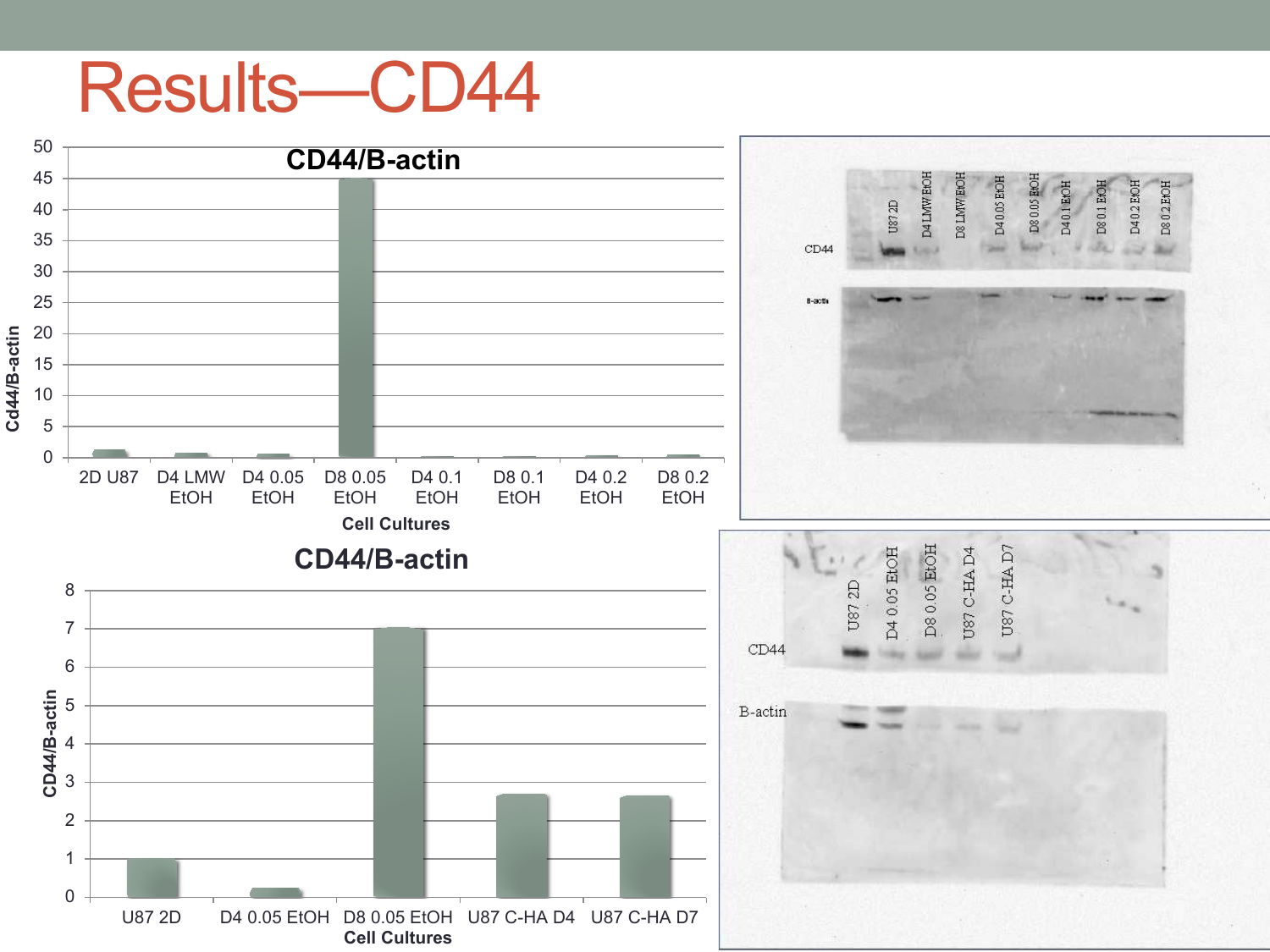### Results—CD44 (continued)

#### **CD44/B-actin 7/10/14**



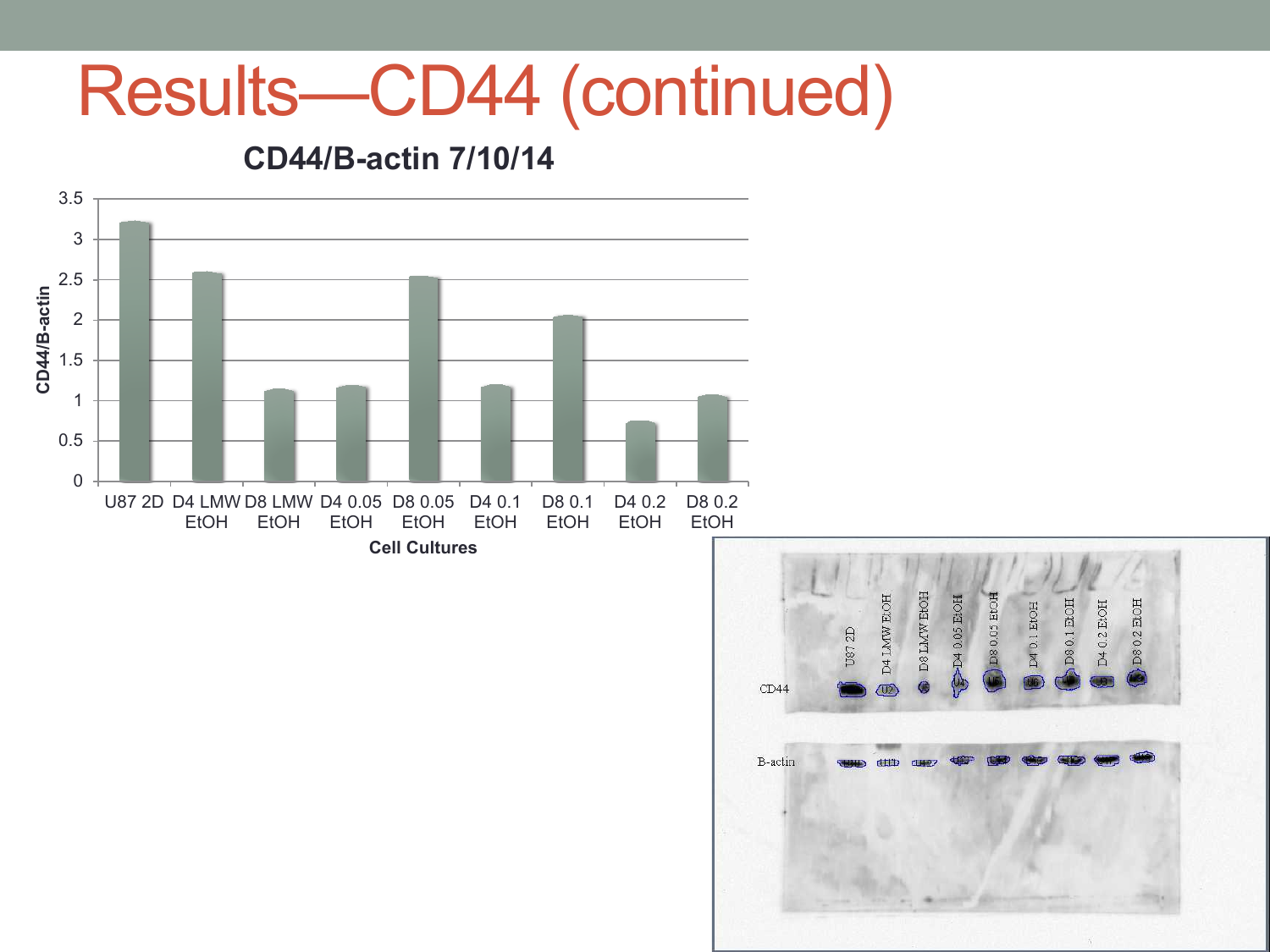# C-HA and 2D scaffolds

- Protein indicators used:
	- Nestin and GFAP
	- Id1
	- CD44
	- SOX2
	- GAPDH (control)
	- B-actin (control)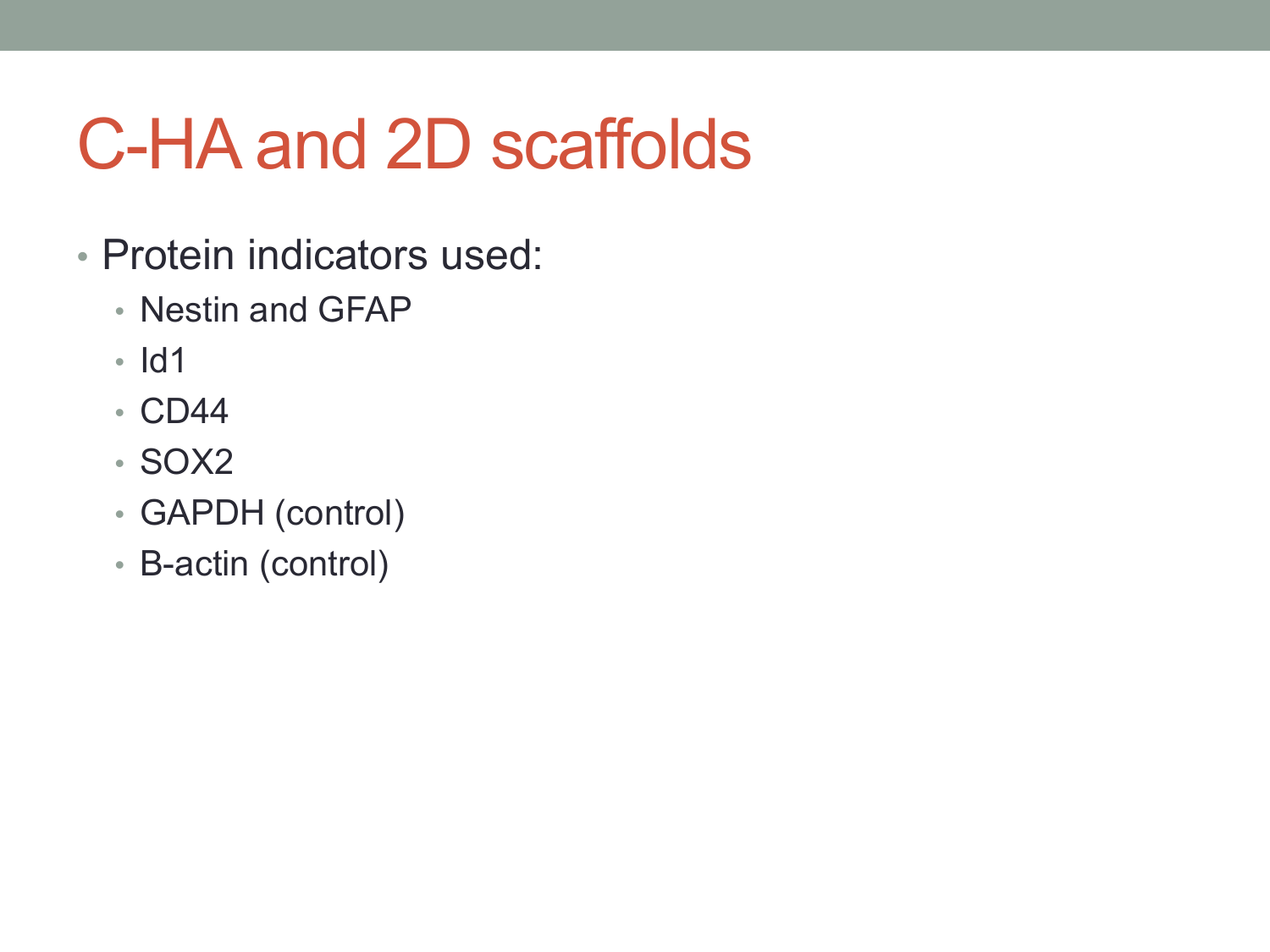### C-HA and 2D scaffold results (cont.)

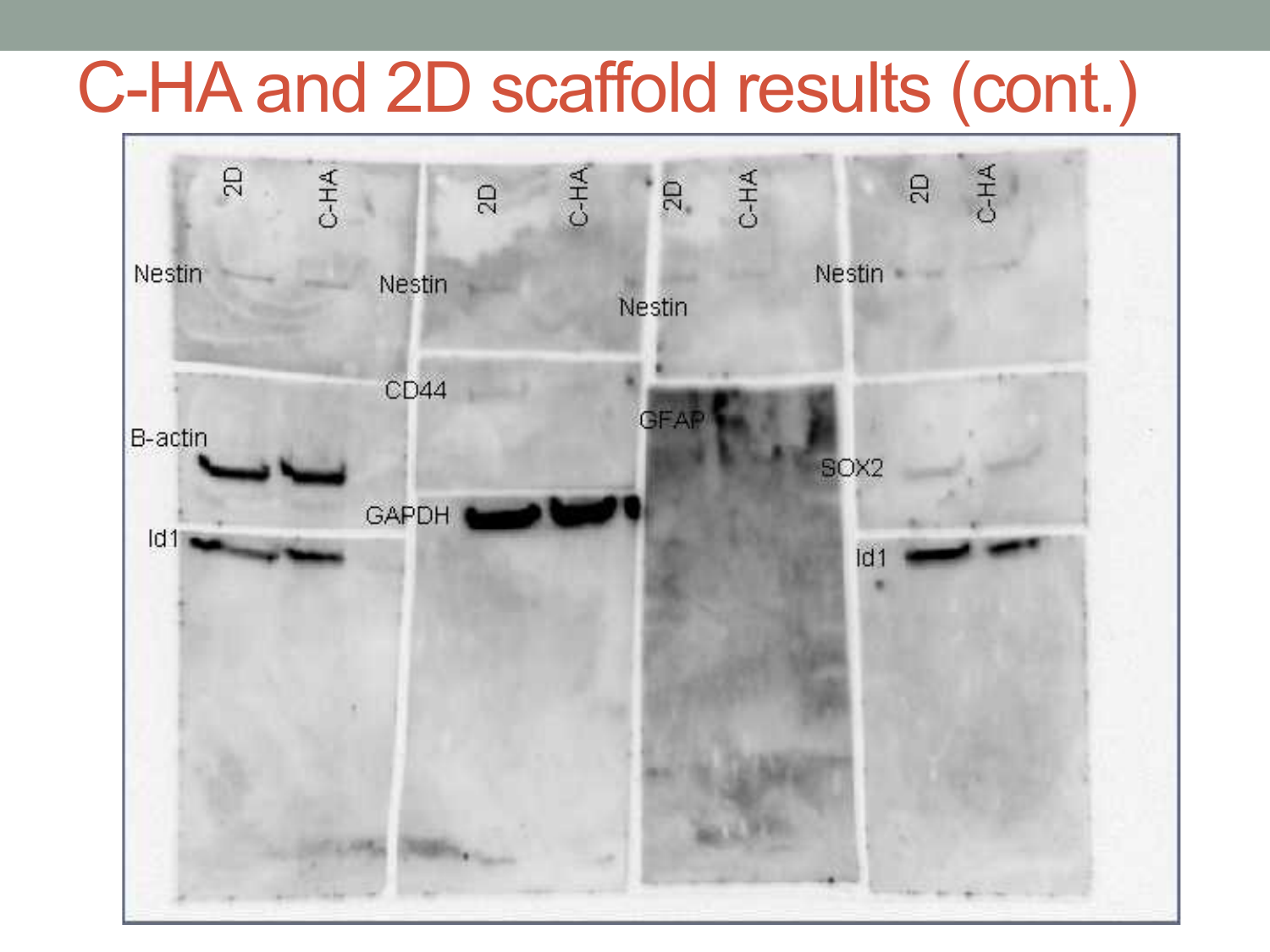### C-HA and 2D scaffold results

#### **2D scaffold vs. C-HA for CSC indicators**